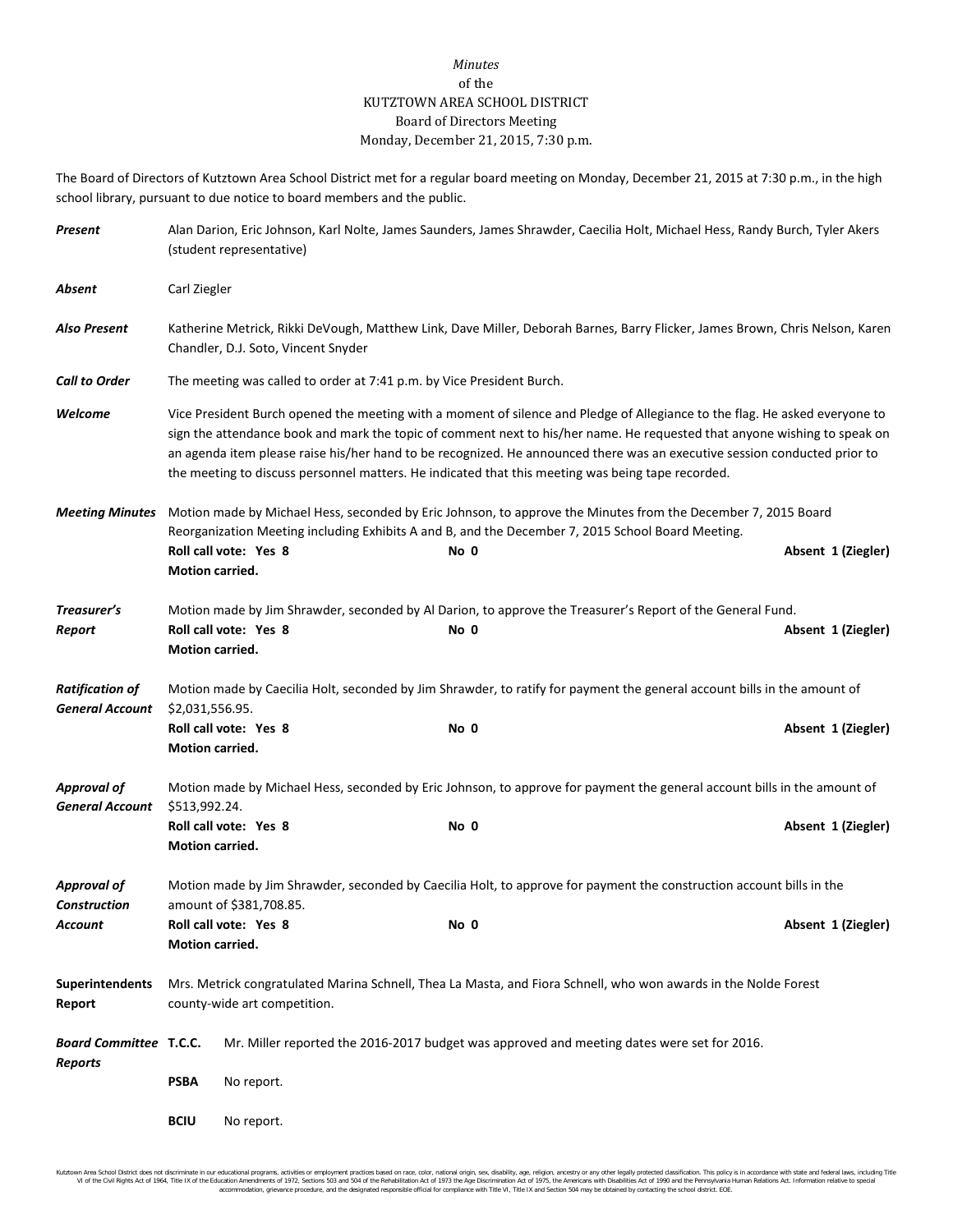|                                           | <b>BCTC</b>                                                                                                                                                                                                                                                                                                                                                                                                                                                                                                                                                                                                                                                                                                                                                                                                          | Dr. Darion reported the committee's reorganization meeting was held.                                                                                               |                                                                                                             |                                                                                                                                            |                    |  |  |  |  |
|-------------------------------------------|----------------------------------------------------------------------------------------------------------------------------------------------------------------------------------------------------------------------------------------------------------------------------------------------------------------------------------------------------------------------------------------------------------------------------------------------------------------------------------------------------------------------------------------------------------------------------------------------------------------------------------------------------------------------------------------------------------------------------------------------------------------------------------------------------------------------|--------------------------------------------------------------------------------------------------------------------------------------------------------------------|-------------------------------------------------------------------------------------------------------------|--------------------------------------------------------------------------------------------------------------------------------------------|--------------------|--|--|--|--|
|                                           | P&C                                                                                                                                                                                                                                                                                                                                                                                                                                                                                                                                                                                                                                                                                                                                                                                                                  | Mrs. Holt reported the committee discussed four policies, three of which are on the agenda tonight for adoption.                                                   |                                                                                                             |                                                                                                                                            |                    |  |  |  |  |
|                                           | ECC                                                                                                                                                                                                                                                                                                                                                                                                                                                                                                                                                                                                                                                                                                                                                                                                                  | Mr. Burch reported the committee discussed the need of uniforms in some sports, the phasing-out of football<br>helmets, and concussion headbands for girls soccer. |                                                                                                             |                                                                                                                                            |                    |  |  |  |  |
|                                           |                                                                                                                                                                                                                                                                                                                                                                                                                                                                                                                                                                                                                                                                                                                                                                                                                      | Facilities Mr. Burch reported the committee received an update on the high school project and discussed security cameras and<br>the Corby system.                  |                                                                                                             |                                                                                                                                            |                    |  |  |  |  |
|                                           | Student Dr. Darion reported the committee held a discussion on the drop off in numbers in advanced courses.<br><b>Achievement</b>                                                                                                                                                                                                                                                                                                                                                                                                                                                                                                                                                                                                                                                                                    |                                                                                                                                                                    |                                                                                                             |                                                                                                                                            |                    |  |  |  |  |
| Personnel                                 | Motion made by Caecilia Holt, seconded by Al Darion, to approve the following personnel items:<br>The approval of Krista K. Biernat as a speech and language pathologist, effective upon the release of her current<br>1.<br>employment, at a salary of \$55,590 per Masters, Step 1 of the KATA/KASD contract.<br>2.<br>The approval of Michael W. McCorristin as a custodian at the high school for eight work hours per day, effective January 4,<br>2016, at a rate of \$10.72 per hour.<br>The approval of Keith W. Guistwite as a custodian at the middle and high schools for eight work hours per day, effective<br>3.<br>January 4, 2016, at a rate of \$10.72 per hour.<br>The approval of Kevin A. Smith as an assistant football coach for the 2015-2016 school year, effective September 4, 2015,<br>4. |                                                                                                                                                                    |                                                                                                             |                                                                                                                                            |                    |  |  |  |  |
|                                           | at a stipend of \$2,250.<br>The approval of Kelley S. Peter as a volunteer softball coach at the middle school, effective March 7, 2016.<br>5.<br>The approval of tenure for the following employees, effective August 18, 2015, due to completion of three years of<br>6.<br>satisfactory teaching at Kutztown Area School District and fulfillment of all requirements for tenure:<br>Jade E. Dahlquist<br>Allison M. Scheidt<br>All Personnel are Approved Pending the District's Receipt of All Mandated Credentials                                                                                                                                                                                                                                                                                             |                                                                                                                                                                    |                                                                                                             |                                                                                                                                            |                    |  |  |  |  |
|                                           | Motion carried.                                                                                                                                                                                                                                                                                                                                                                                                                                                                                                                                                                                                                                                                                                                                                                                                      | Roll call vote: Yes 8                                                                                                                                              | No 0                                                                                                        |                                                                                                                                            | Absent 1 (Ziegler) |  |  |  |  |
| Policies –<br><b>Adoption</b>             | Motion made by Al Darion, seconded by Michael Hess, to approve the second reading and adoption of the following policies:<br>Policy 112. School Counseling<br>Policy 333. Professional Development                                                                                                                                                                                                                                                                                                                                                                                                                                                                                                                                                                                                                   |                                                                                                                                                                    |                                                                                                             |                                                                                                                                            |                    |  |  |  |  |
|                                           | Motion carried.                                                                                                                                                                                                                                                                                                                                                                                                                                                                                                                                                                                                                                                                                                                                                                                                      | Policy 701. Facility Planning<br>Roll call vote: Yes 7                                                                                                             | No 0                                                                                                        | N/A 1 (Shrawder)                                                                                                                           | Absent 1 (Ziegler) |  |  |  |  |
| <b>HS Project</b><br><b>Change Orders</b> | Motion made by Karl Nolte, seconded by Caecilia Holt, to authorize David Miller to approve any necessary change orders<br>between board meetings for the renovation at the high school, at a cost not to exceed \$10,000 each, and to provide the board<br>with information regarding any approved change orders in the next available board packet.                                                                                                                                                                                                                                                                                                                                                                                                                                                                 |                                                                                                                                                                    |                                                                                                             |                                                                                                                                            |                    |  |  |  |  |
|                                           | Motion made by Jim Shrawder, seconded by Karl Nolte, to amend the motion to limit the number of change orders approved<br>between meetings to three.                                                                                                                                                                                                                                                                                                                                                                                                                                                                                                                                                                                                                                                                 |                                                                                                                                                                    |                                                                                                             |                                                                                                                                            |                    |  |  |  |  |
|                                           | Motion made by Karl Nolte, seconded by Caecilia Holt, to authorize David Miller to approve up to three necessary change<br>orders between board meetings for the renovation at the high school, at a cost not to exceed \$10,000 each, and to provide the<br>board with information regarding any approved change orders in the next available board packet.                                                                                                                                                                                                                                                                                                                                                                                                                                                         |                                                                                                                                                                    |                                                                                                             |                                                                                                                                            |                    |  |  |  |  |
|                                           | Motion carried.                                                                                                                                                                                                                                                                                                                                                                                                                                                                                                                                                                                                                                                                                                                                                                                                      | Roll call vote: Yes 8                                                                                                                                              | No 0                                                                                                        |                                                                                                                                            | Absent 1 (Ziegler) |  |  |  |  |
| Conference<br><b>Requests</b>             | Motion carried.                                                                                                                                                                                                                                                                                                                                                                                                                                                                                                                                                                                                                                                                                                                                                                                                      | Roll call vote: Yes 6                                                                                                                                              | NAESP Annual Conference in National Harbor, MD, on July 6-8, 2016, at a cost of \$1,297.<br>No 1 (Saunders) | Motion made by Al Darion, seconded by Michael Hess, to approve the conference request for Employee #1650 to attend the<br>N/A 1 (Shrawder) | Absent 1 (Ziegler) |  |  |  |  |
|                                           | Motion made by Al Darion, seconded by Caecilia Holt, to approve the conference request for Employee #153 to attend the                                                                                                                                                                                                                                                                                                                                                                                                                                                                                                                                                                                                                                                                                               |                                                                                                                                                                    |                                                                                                             |                                                                                                                                            |                    |  |  |  |  |
|                                           | PETE & C in Hershey, PA, on February 21-24, 2016, at a cost of \$1,012.                                                                                                                                                                                                                                                                                                                                                                                                                                                                                                                                                                                                                                                                                                                                              |                                                                                                                                                                    |                                                                                                             |                                                                                                                                            |                    |  |  |  |  |
|                                           | Motion carried.                                                                                                                                                                                                                                                                                                                                                                                                                                                                                                                                                                                                                                                                                                                                                                                                      | Roll call vote: Yes 6                                                                                                                                              | No 2 (Saunders, Shrawder)                                                                                   |                                                                                                                                            | Absent 1 (Ziegler) |  |  |  |  |

Kutztown Area School District does not discriminate in our educational programs, activities or employment practices based on race, color, national origin, sex, disability, age, religion, ancestry or any other legally prot